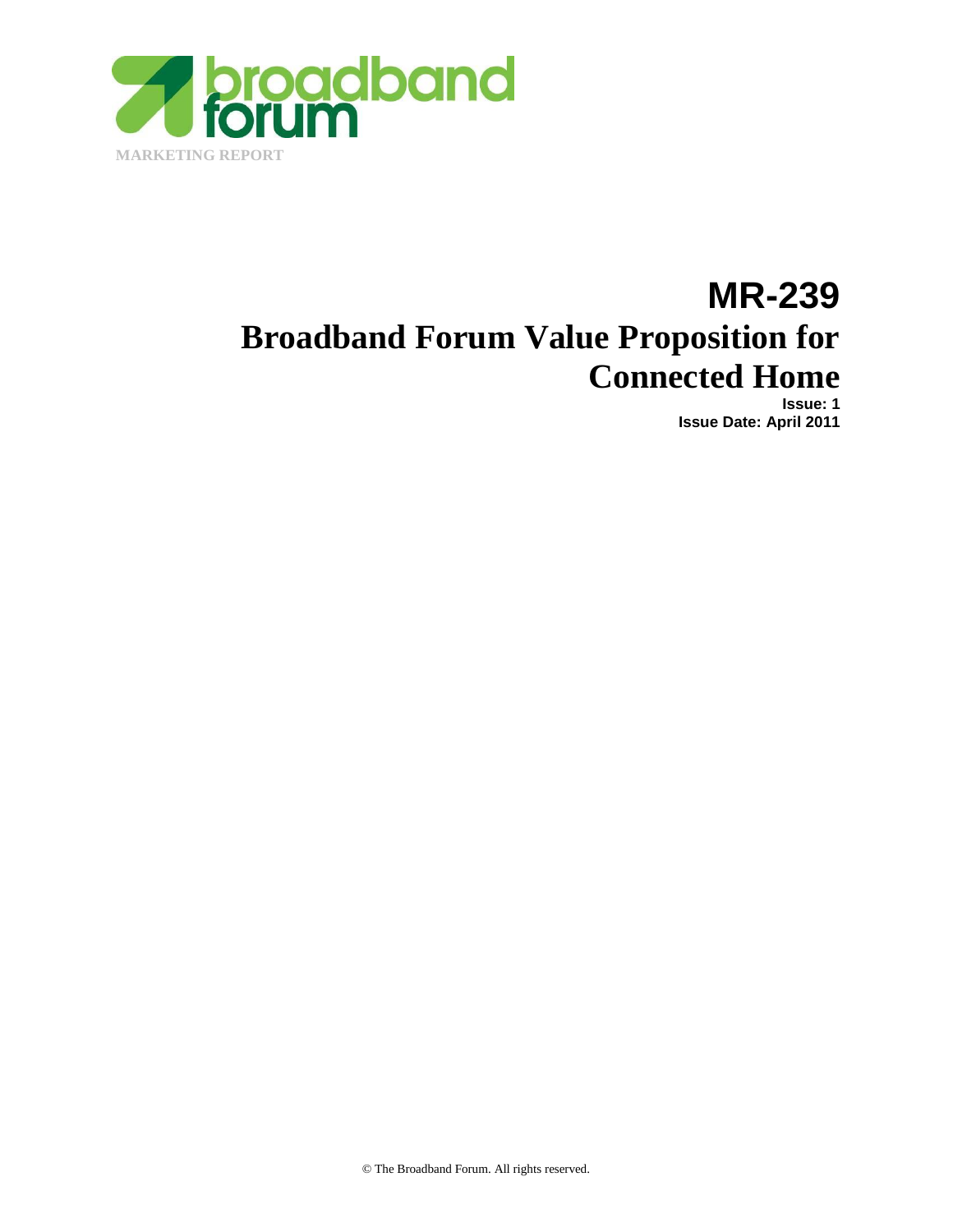#### **Issue History**

| <b>Issue Number</b> | <b>Issue Date Issue Editor</b>                            | <b>Changes</b> |
|---------------------|-----------------------------------------------------------|----------------|
|                     | April 2011   Alex Fedosseev, Motorola Mobility   Original |                |
|                     | Gabriel Panis, Cyta                                       |                |

Comments or questions about this Broadband Forum Marketing Report should be directed to [info@broadband-forum.org.](mailto:info@broadband-forum.org)

| <b>Editors</b>                   | Alex Fedosseev<br><b>Gabriel Panis</b> | Motorola Mobility<br>Cyta |
|----------------------------------|----------------------------------------|---------------------------|
| <b>Marketing Committee Chair</b> | Yue Chen                               | <b>Juniper Networks</b>   |
| <b>Vice Chair</b>                | <b>Sultan Dawood</b>                   | Cisco                     |
| <b>Marketing Director</b>        | Laurie Gonzalez                        | <b>Broadband Forum</b>    |
| <b>Chief Editor</b>              | Michael Hanrahan                       | Huawei Technologies       |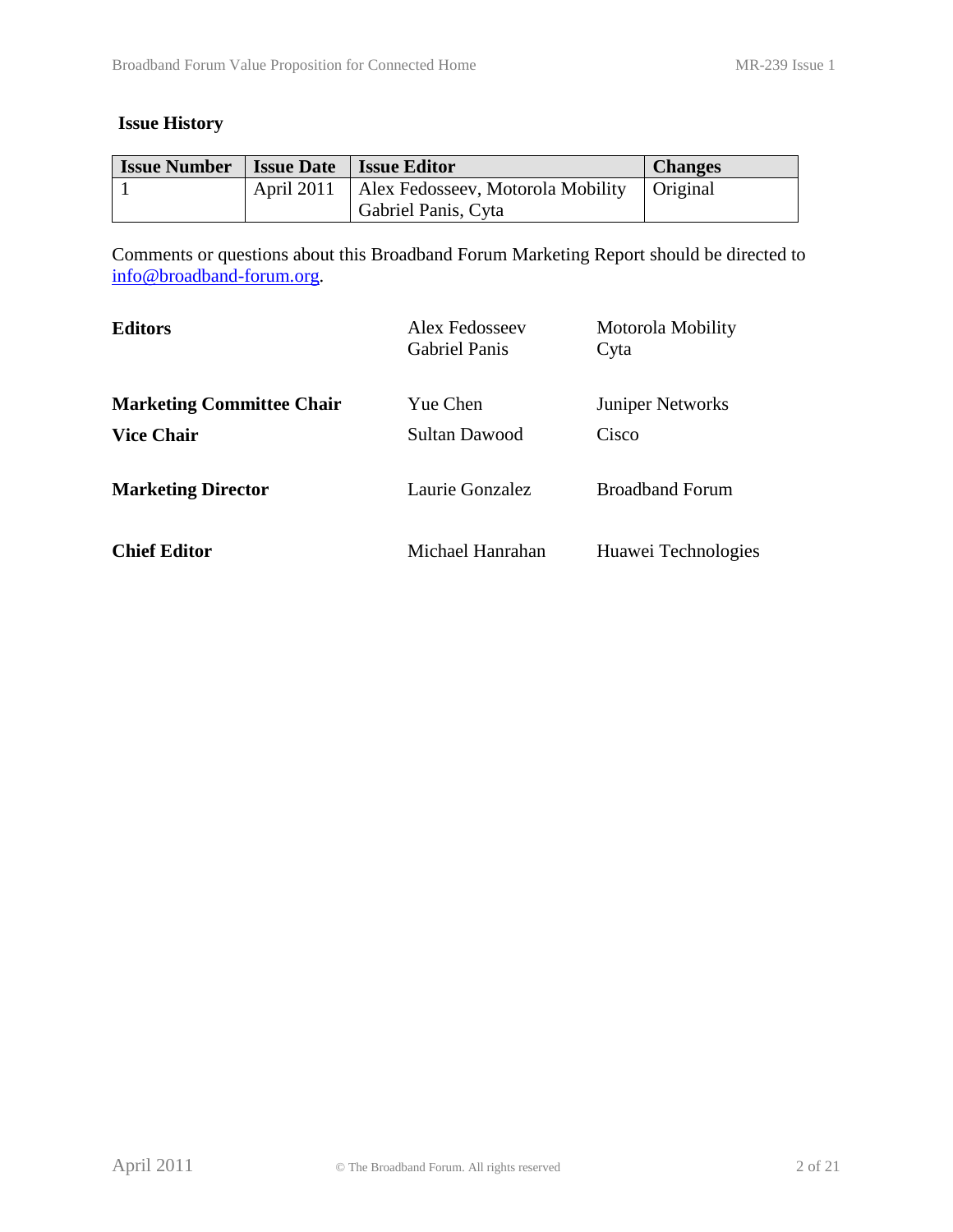## **Table of Contents**

| 1  |            |     |  |
|----|------------|-----|--|
| 2  |            |     |  |
| 3  |            |     |  |
| 4  |            |     |  |
| 5  |            |     |  |
| 6  |            |     |  |
| 7  |            |     |  |
|    | 7.1<br>7.2 |     |  |
|    | 7.3        |     |  |
|    | 7.4        |     |  |
|    | 7.5        |     |  |
|    | 7.6        |     |  |
| 8  |            |     |  |
| 9  |            |     |  |
| 10 |            |     |  |
|    |            |     |  |
|    |            |     |  |
|    |            | .21 |  |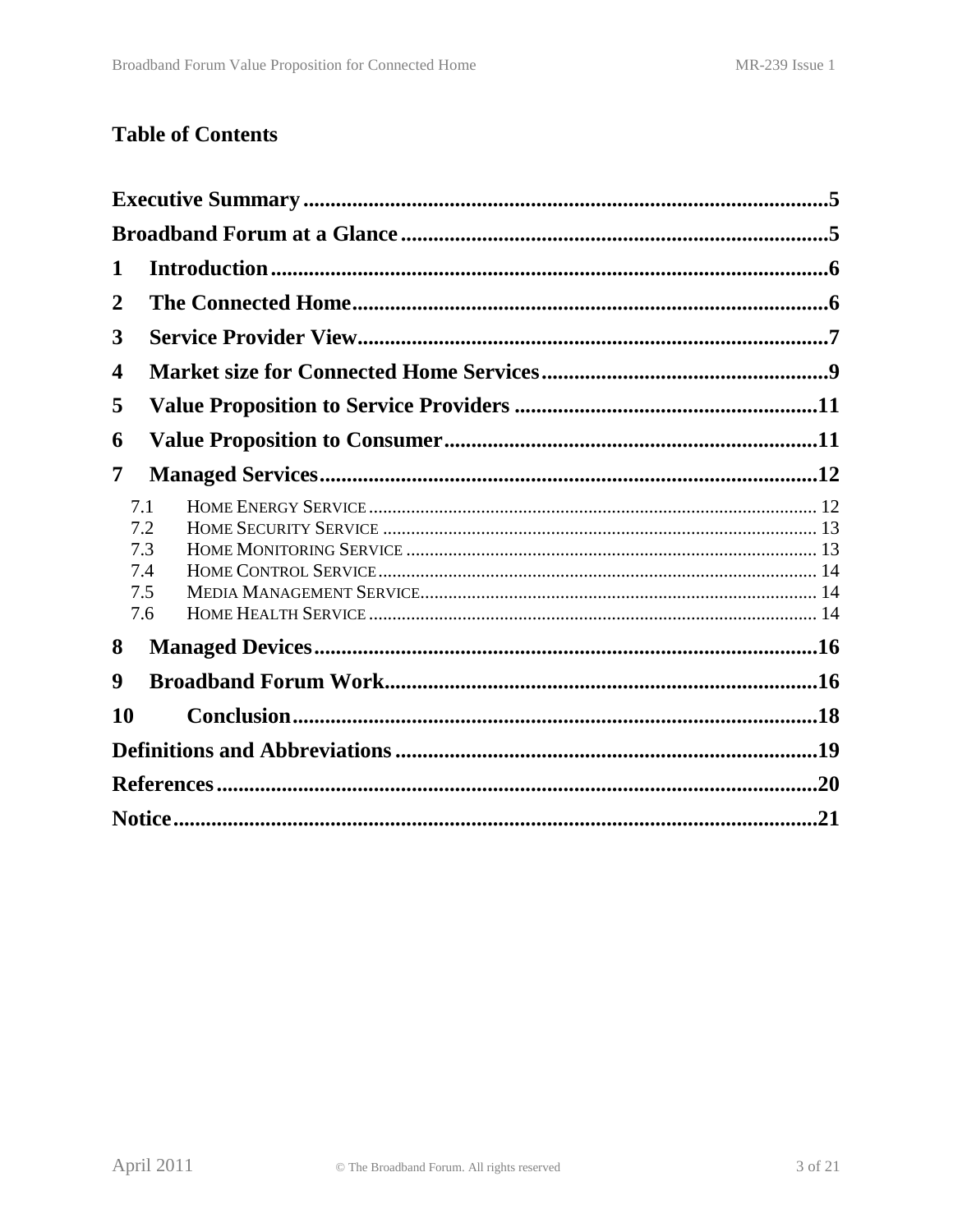## **List of Figures**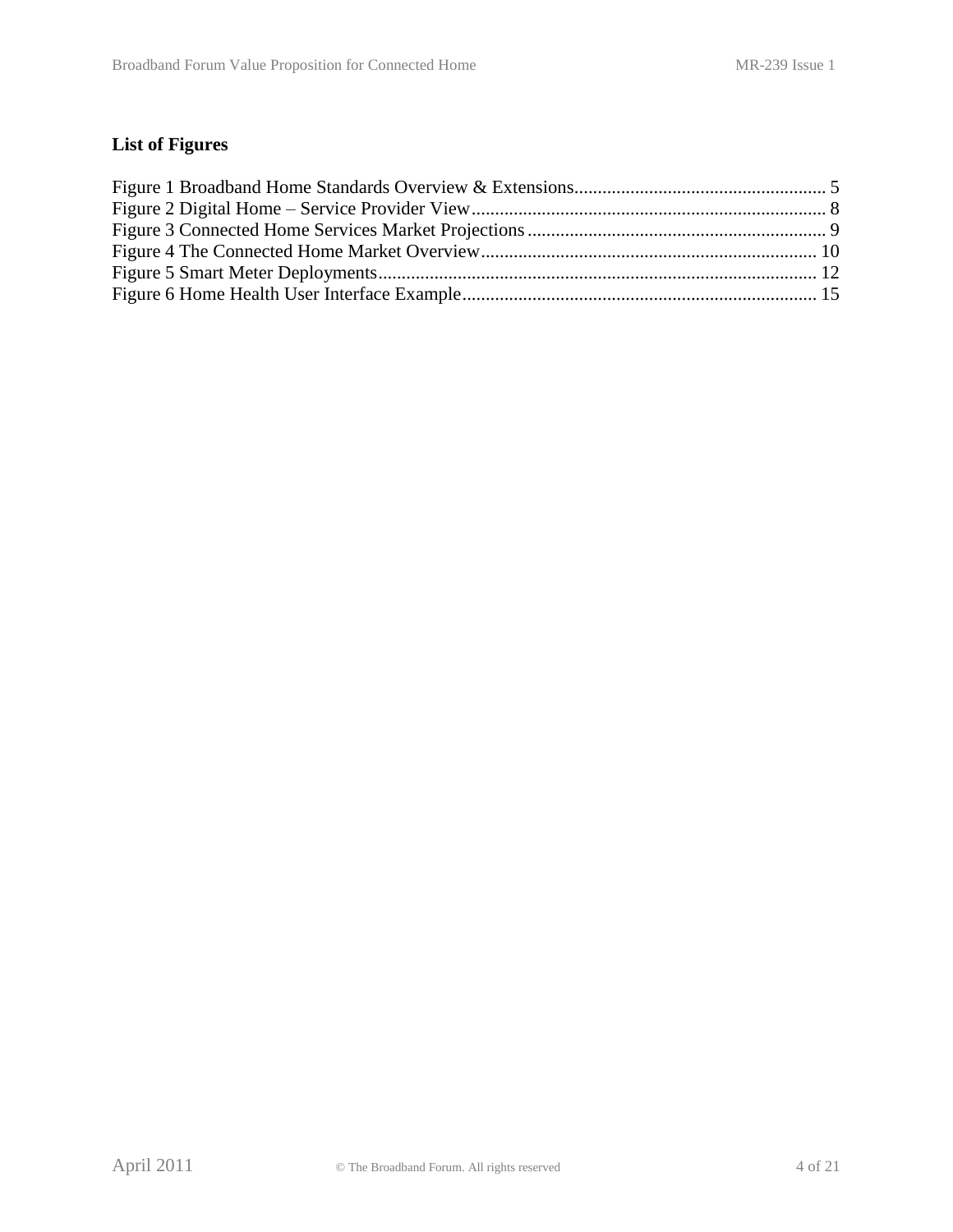#### <span id="page-4-0"></span>**Executive Summary**

The Broadband Forum (BBF) is the leading industry organization developing standards for managing broadband services and associated devices. MR-239 outlines the value proposition BBF brings to Service Providers and consumers to enable the next generation family of value-added managed services for the Connected Home, such as Home Monitoring, Control, Security, Media, Health, Energy management, and others via its evolving set of recently updated Technical Report TR-069 standard enhancements, including Software Module Management, ACS Northbound Interface Requirements and future enhancements such as management of non-TR-069 Devices and others.

#### <span id="page-4-1"></span>**Broadband Forum at a Glance**

- Established in 1994.
- Develops multi-service broadband specifications.  $\bullet$
- Addresses interoperability, architecture and management.  $\bullet$
- Mission: to enable home, business and converged broadband services, encompassing  $\bullet$ customer, access and backbone networks.
- Over 500,000,000 Customer Premises Equipment (CPE) devices are currently deployed in the field. The managed devices utilize the global industry leading TR-069 protocol & associated data models.
- Developed more than 100 Technical Report (TR) specifications (as of 2010). Some of the TRs currently relevant to The Connected Home are depicted in [Figure 1.](#page-4-2)
- More than 180 active membership of service providers, and core technology,  $\bullet$ software and device vendors.



<span id="page-4-2"></span>**Figure 1 Broadband Home Standards Overview & Extensions**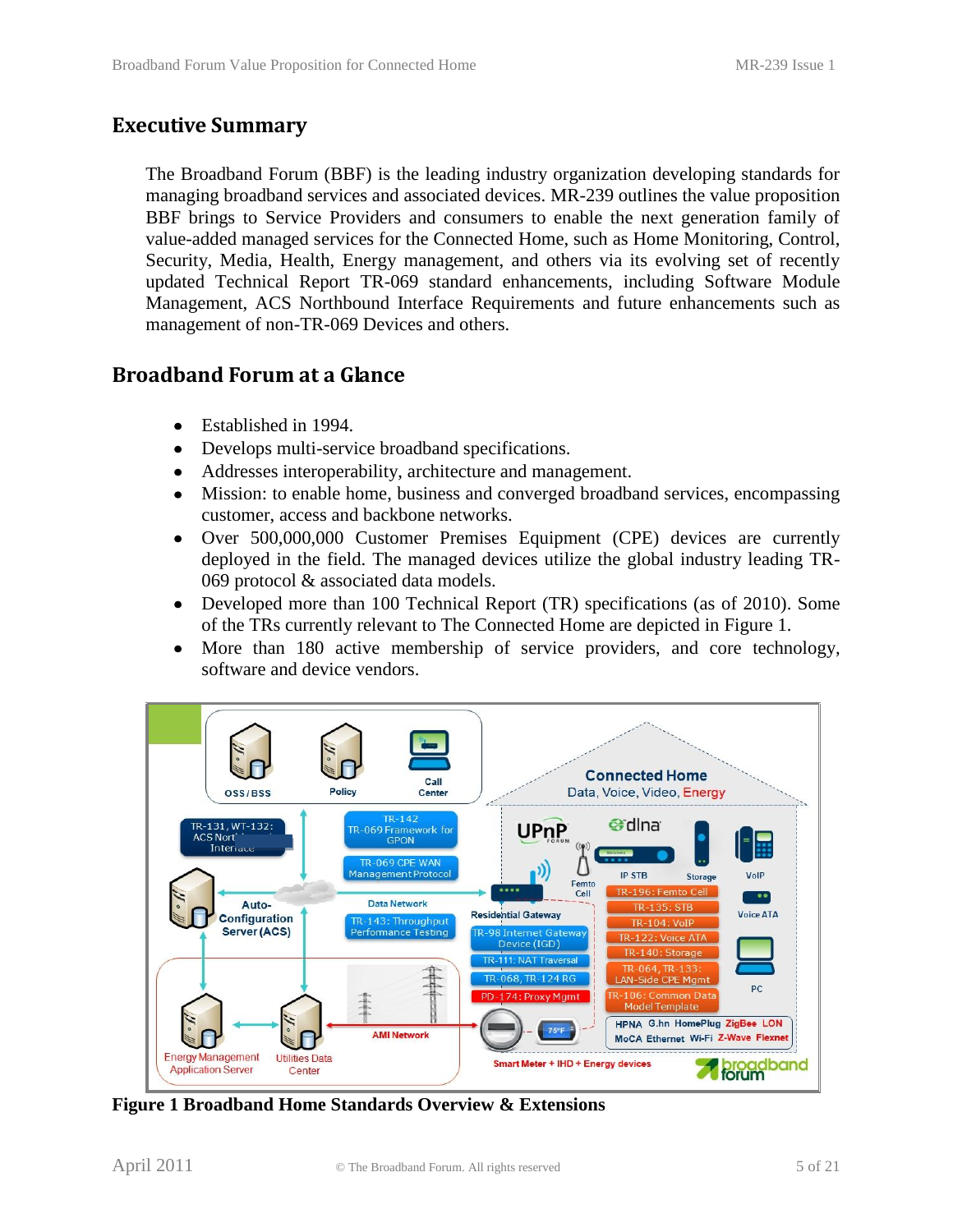## <span id="page-5-0"></span>**1 Introduction**

The purpose of this White Paper is to outline the emerging Connected Home market and the value proposition of Broadband Forum for Service Providers and consumers.

MR-239 describes the Connected Home today and where it is evolving:

- the state of the market,
- the market potential for the Connected Home services,
- value proposition of the Broadband Forum in the Connected Home,
- examples of managed the Connected Home services,
- managed devices and why they matter for deployment, and
- which standards should help efficient and profitable deployment of Connected Home services.

## <span id="page-5-1"></span>**2 The Connected Home**

In the last few years, traditional triple-play services have been commoditized and this resulted in significant revenue reduction for Service Providers triggering a search to replace the lost revenue.

The Connected Home space is quickly becoming a major opportunity and turning into the focal point of Service Providers' interest to offer additional revenue-generating value-added services to consumers.

The Connected Home typically includes the following components.

- A managed Residential Gateway inside the home
- Ecosystem of devices inside of the home that might be using various underlying connectivity technologies but are controlled and managed in technology agnostic way. [\[4\]](#page-19-1)
- Broadband connection to the Internet via the Service Provider's managed network
- Auto-Configuration Server (ACS) management system that allows the remote management of CPE Management Protocol (CWMP) enabled CPE devices such as the Residential Gateway, Set Top boxes, Storage devices, communication devices etc..
- Operation and Business Support Systems (OSS/BSS) of the Service Provider that provide functionality such as the monitoring of the service and network, provisioning and billing.
- Value-added Services and associated devices inside the Connected Home

Connected Home Services are usually described as web based cloud services that provide consumer applications, delivered over a broadband Internet connection, to various in-home devices. These services provide comfort, security, convenience, entertainment, healthcare and other services with overall awareness to consumers. The Connected Home Services are accessible through multiple user-friendly interfaces including mobile phones, Web browsers, tablets, and TVs. Examples of such services include Energy Management, Home Control, Home Monitoring, Home Security and Home Health.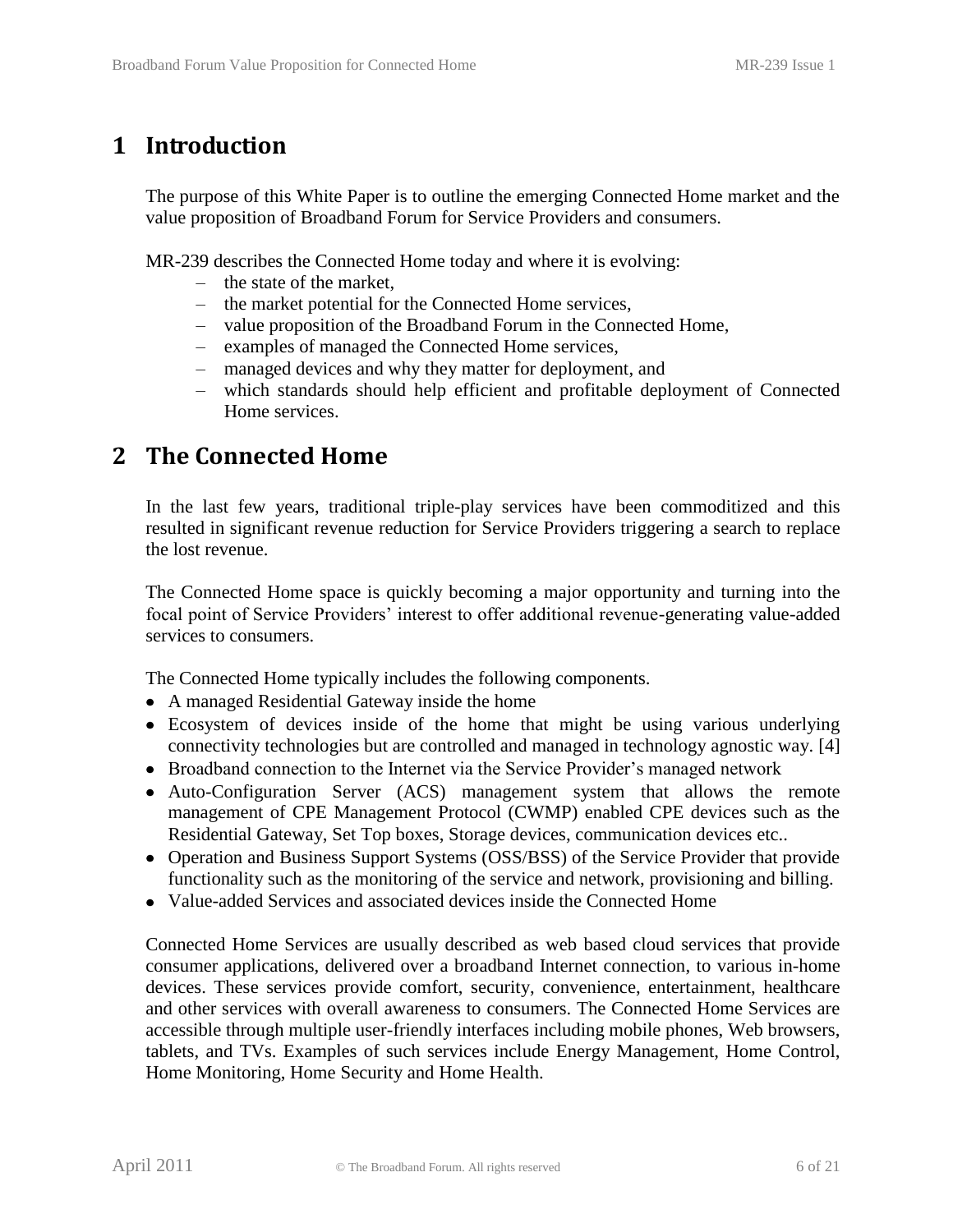## <span id="page-6-0"></span>**3 Service Provider View**

The Service Provider provides the end user with a connection to the Internet. The Service Provider deploys a Residential Gateway, a central, always-on, always-connected device and always available.

[Figure 2](#page-7-0) shows the Connected Home composed of devices which connect the home network utilizing various technologies such as Wi-Fi, Ethernet, Powerline, HPNA, Z-Wave, Zigbee and DECT. The need for more bandwidth, interoperability, and Quality of Service (QoS) is driving the use of emerging technologies such as MoCA and G.hn.

Device trends such as set top boxes and video displays are leading the increase of Internet connectivity and demand for bandwidth needed for HD and 3D.

New Internet-based services, remote access of devices, home health, monitoring and energy services, will pass through the service provider's residential gateway (RG). The position of the RG provides the service provider a point where services may be deployed, rather than being a mere bridge. This point can also be used for media servers, home management & support, and allows the service provider to further take advantage of the new service opportunities.

As the Connected Home increases complexity, service provider supported remote management of the Residential Gateway and home network devices will enable the seamless integration of Connected Home services for customers. The service provider will support remote management through to a broadband network via management servers.

[Figure 2](#page-7-0) represents the structure and relations between devices, services and networks at the high level.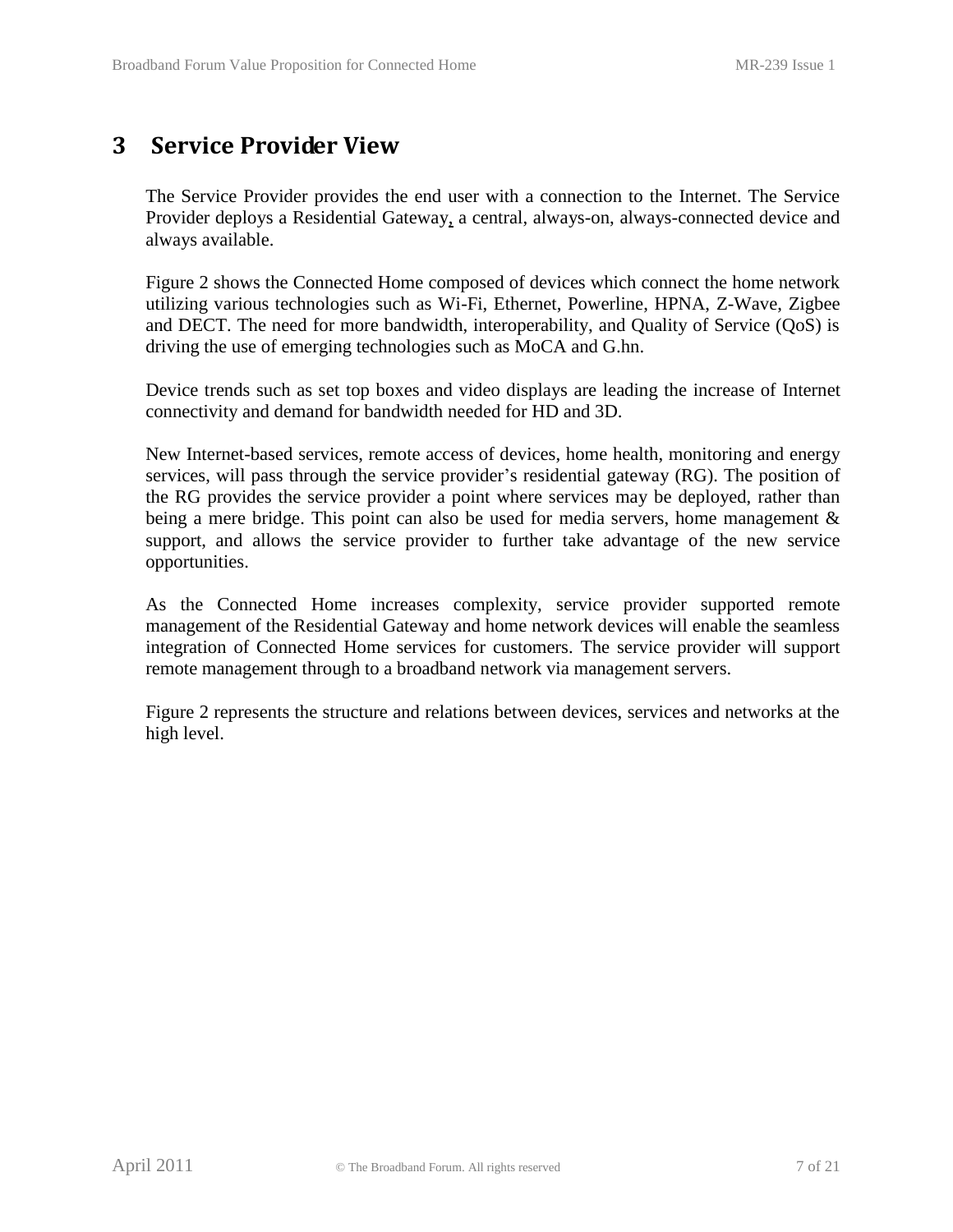<span id="page-7-0"></span>

**Figure 2 Digital Home – Service Provider View**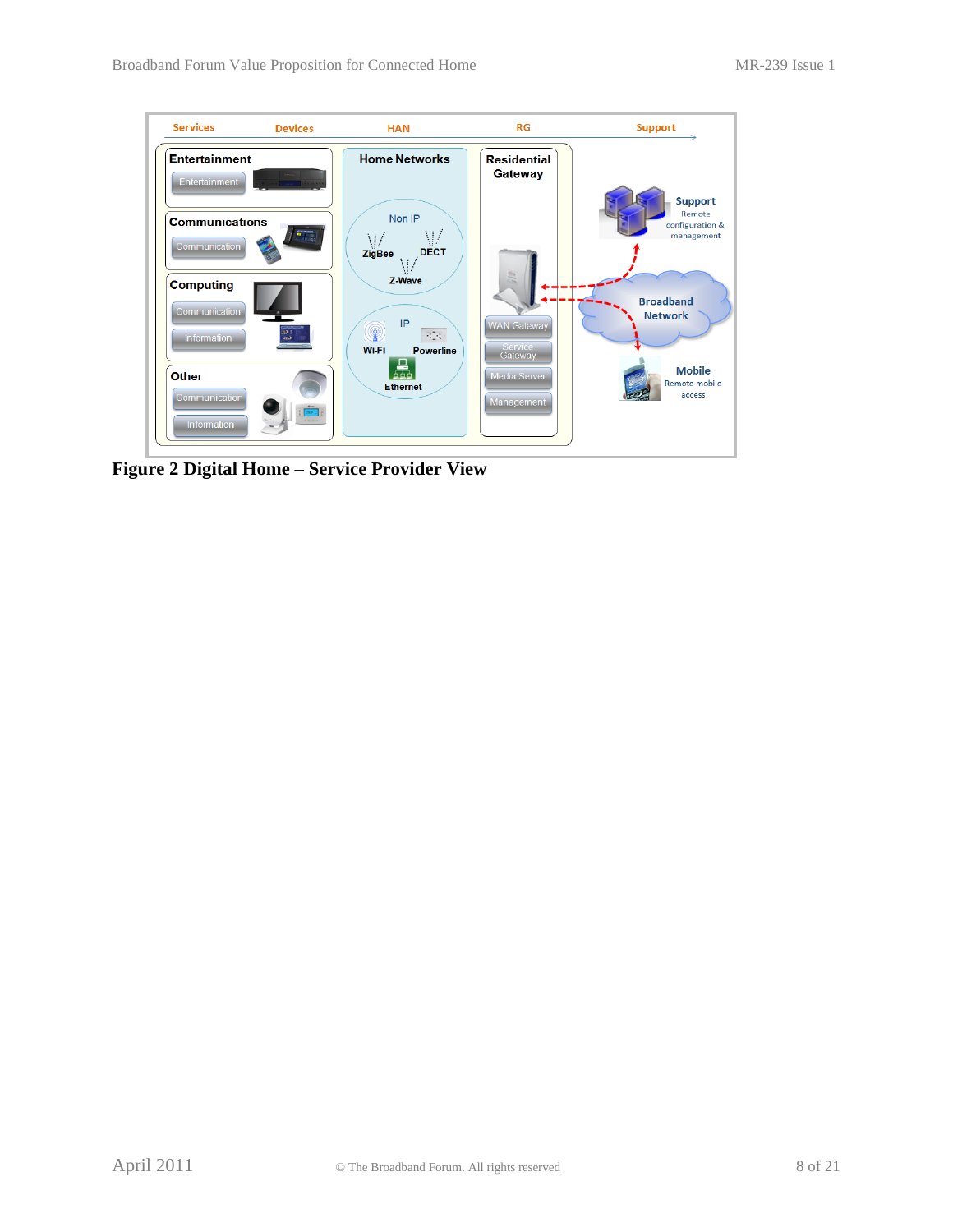## <span id="page-8-0"></span>**4 Market size for Connected Home Services**

There is a significant global market opportunity for Connected Home services, illustrated in [Figure 3](#page-8-1) with projections using Compound Annual Growth Rate (CAGR):



<span id="page-8-1"></span>**Figure 3 Connected Home Services Market Projections**

#### **Home Control / Home Monitoring**:  $\bullet$

- o Frost & Sullivan estimates that the North American Home Automation Market will reach \$2,442M by 2012.
- **Home Health**:
	- o Parks Associates estimates that the total market for Digital Home health services in U.S. alone is expected to grow to \$5.7B in 2015, , which represents a five-year CAGR of 28%. Total users that will benefit from digital health solutions will increase to 26 million, a significant jump from an estimated 3.8 million in 2010.
- **Energy Management**:  $\bullet$ 
	- o According to ABI Research, the World Market forecast for Smart Grid spending will top \$45B by 2015.
- **Media Management**:
	- o According to Ramp Rate Media management market is \$22.3B yearly with a CAGR 23.1% .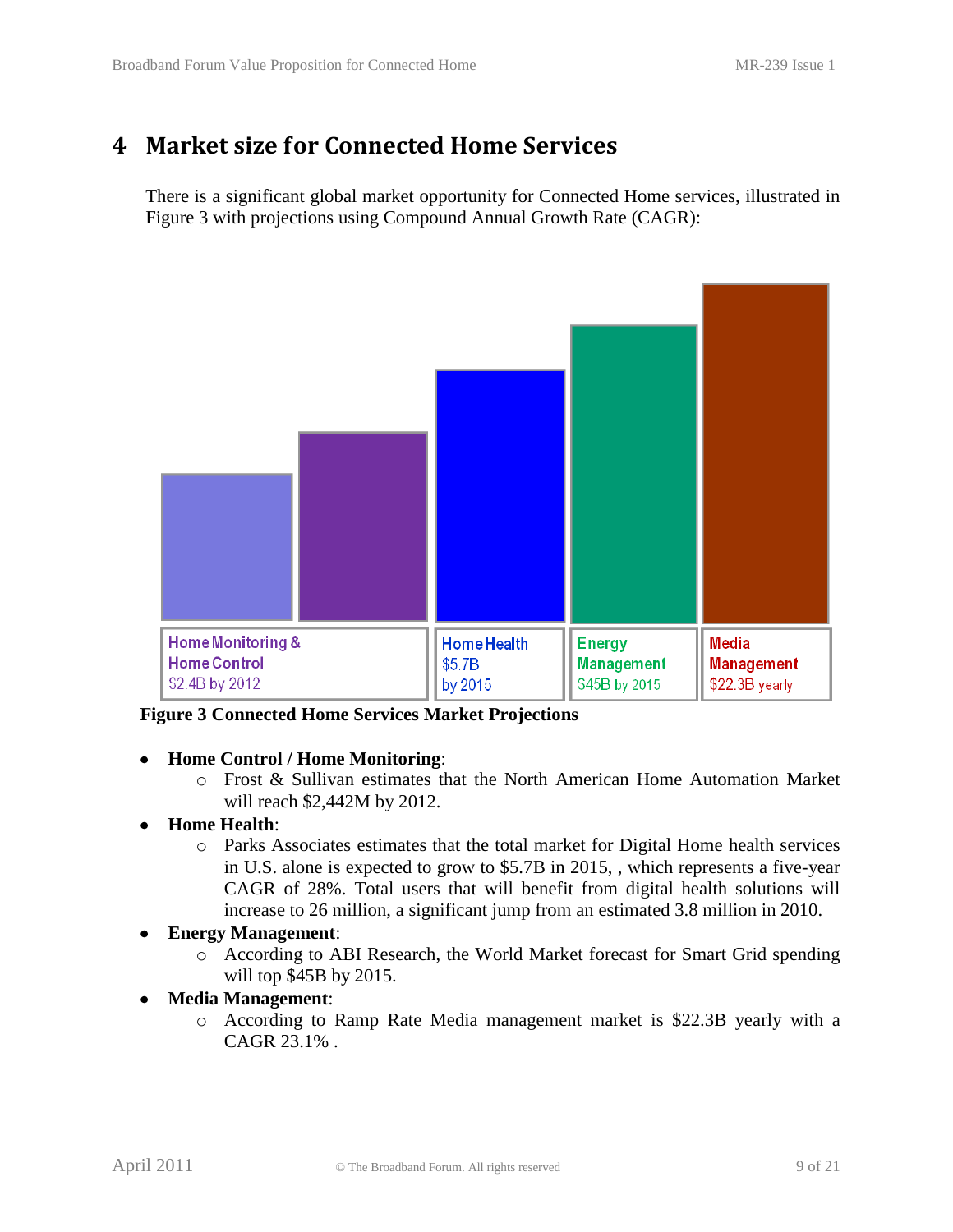

<span id="page-9-0"></span>**Figure 4 The Connected Home Market Overview**

Many market researches, as shown in [Figure 4](#page-9-0) from API Research, indicate that consumers are interested in the majority of use cases / scenarios that can be offered via Connected Home services.

Three important trends have come together, making Connected Home Services a logical evolution of the Consumer portfolio for Service Providers:

- 1. Ongoing improvements in installation process and overall usability substantial improvements have been made not only in user interface software but also in hardware devices within the home to make it simple to install and easy to use.
- 2. Continued downward pressure on hardware pricing "starter kits" became much more affordable, dramatically improving the business case.
- 3. Increasing acceptance of technology in everyday life families of all profiles continue to demonstrate their willingness to bring more and more technology into their homes to make their lives better and more convenient.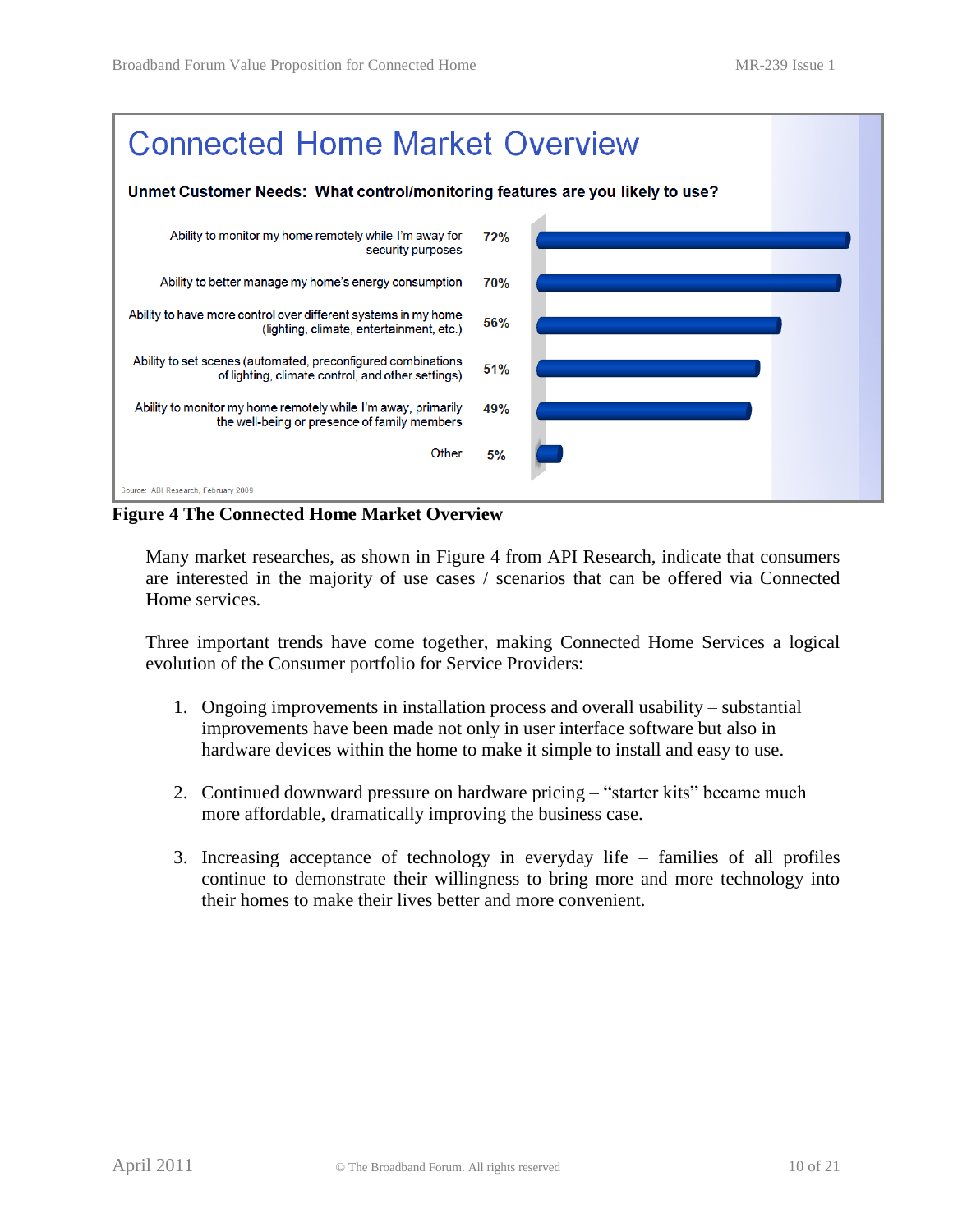## <span id="page-10-0"></span>**5 Value Proposition to Service Providers**

The Connected Home has all the prerequisites to become an emerging technology for mass deployment in the immediate future. It is present on many service providers' roadmaps and many programs are underway to meet this target.

The value proposition for service providers includes but is not limited to:

- Revenue from providing more managed services
- Revenue from providing more managed devices
	- o Direct and via partnerships with vendors
	- o Many new services Starter Kits
- Up-selling basic Broadband triggered by new services addition
- Reducing support cost and TCO (Total Cost of Ownership)

<span id="page-10-1"></span>In addition to new revenue streams, Connected Home services are very "sticky" and help to increase consumer loyalty while decreasing subscriber churn.

## **6 Value Proposition to Consumer**

In the last decade some of the Connected Home related applications, such as home automation, were introduced to the market, mostly by integrators to fairly narrow segments of the market and the overall results were mixed. In particular, the user experience was not simple, most of the deployments were done via highly-customized, expensive professional installation and overall volume of deployed services was quite low.

As underlying the Connected Home technologies mature and the cost of devices goes down there is growing momentum to expand such applications and take them to the next level, in particular build missing higher-level standards and therefore propose much stronger value to the consumer. The value proposition to the consumer includes but is not limited to:

- Variety of services for the Connected Home with a rich set of functionalities;
- Green lifestyle enabled by energy management service that saves energy, cost and environment;
- Simple do-it-yourself (DYI) installation accomplished via standards-based Plug-n-Play or easy pairing of new devices;
- Simple configuration and operation;
- Services that come along with or as add-on to the basic broadband connection;
- Reliable standards-based approach that allows easy expansion and addition of new devices;
- Upgradeability to enable new features;
- Service level change such as increased broadband rates for streaming devices;
- Consistent user experience by managing multiple services via one framework;
- Easy problem resolution via remote support which increases customer satisfaction.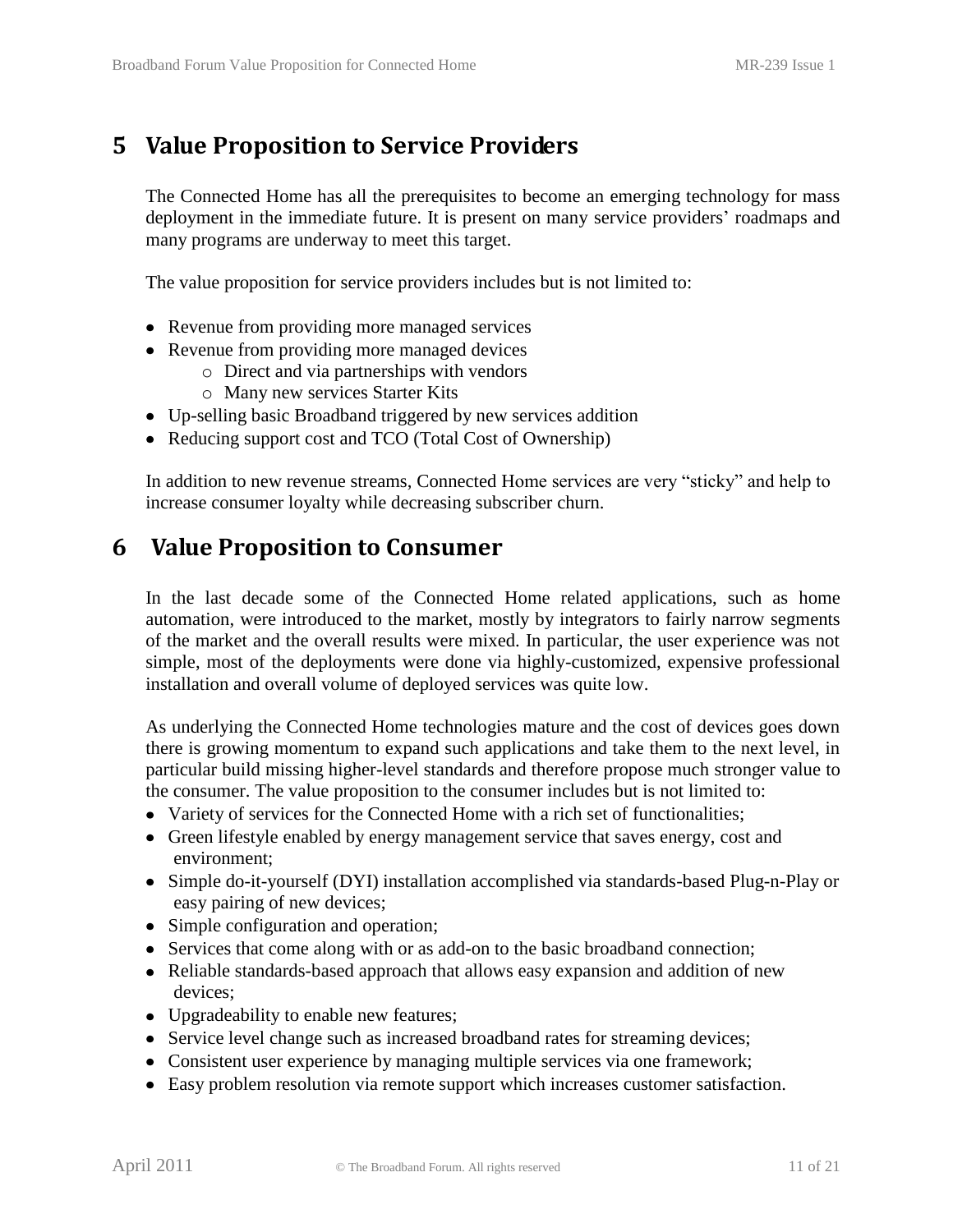## <span id="page-11-0"></span>**7 Managed Services**

### <span id="page-11-1"></span>**7.1 Home Energy Service**

The rollout of smart meters around the world is depicted in [Figure 5.](#page-11-2) This rollout introduces a new opportunity for the Broadband industry to integrate Smart Grid and the Connected Home into one unified system for consumer's benefit.



<span id="page-11-2"></span>**Figure 5 Smart Meter Deployments**

This can be accomplished via introducing consumer-facing energy management service that allows consumers to monitor and analyze energy consumption readings from a Smart Meter (both utility and retail provided) as well as individual energy modules. It optimizes energy usage using device management, a recommendations engine, notifications, tracking historical trends and overall awareness.

The ultimate value comes from the combination of energy management and home control services that allows full management: proactive energy use suggestions, automation; integration with smart meters for demand-respond management either driven by utilities or consumer. The energy management service provides the consumer a reduced energy expense.

There are multiple ways to deliver notifications and alerts to the user upon such events that include email, Short Message Service (SMS) to one or more mobile phones and Instant Messaging. Notifications include the information about the event, link to the User Interface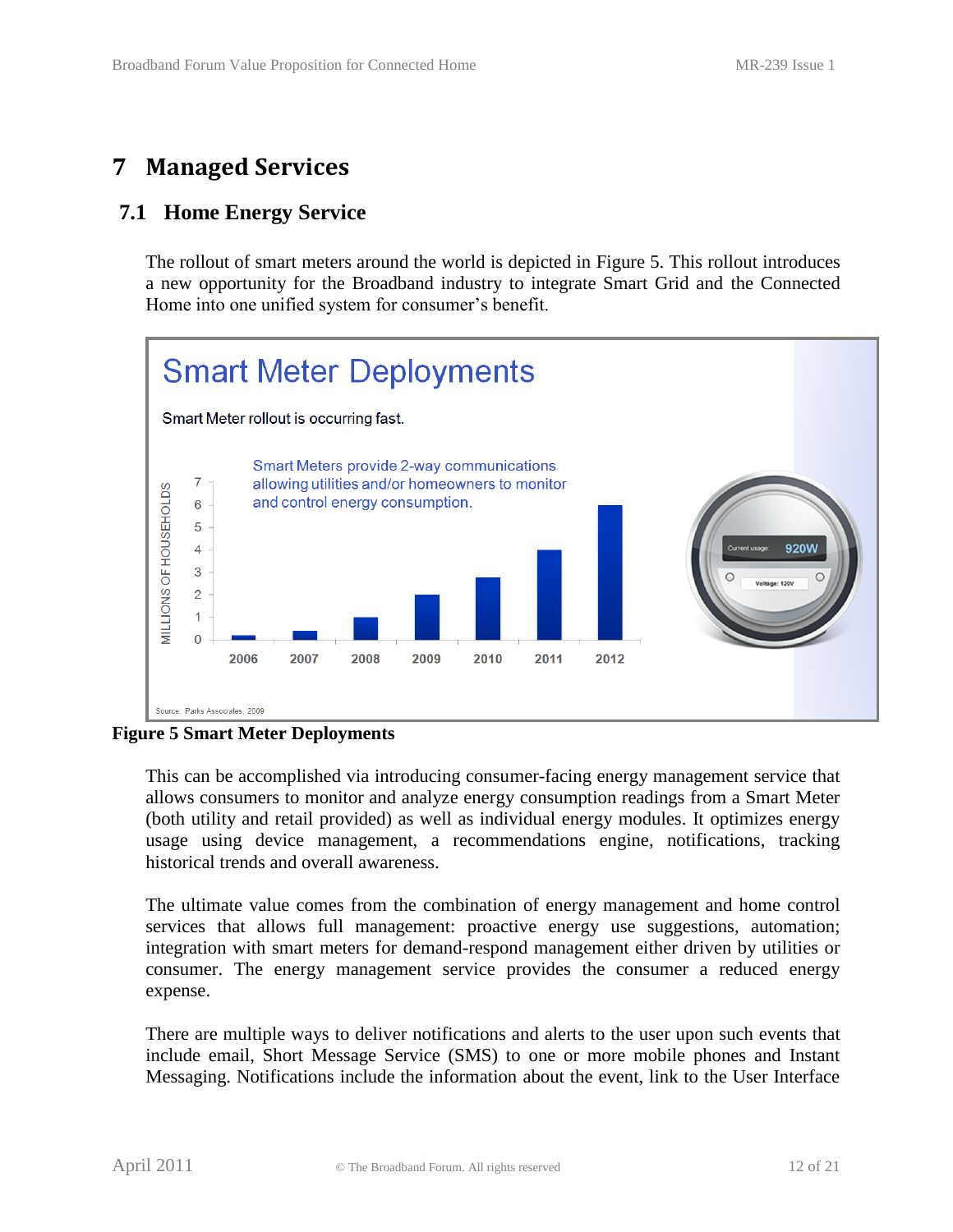and other customizable information, so the user is always promptly and comprehensively informed about what is happening while being away.

Home Energy Service key values:

- Remote internet servers connect via broadband enabled Residential Gateways to Smart Meters (both Utilities provided and Personal all-home energy readers) providing the consumer with home energy consumption at three levels
	- o Awareness
	- o Monitoring
	- o Management
- Heating Ventilation and Air Conditioning (HVAC) monitoring and control via Programmable Thermostats (PCT)
- Controlling multiple energy sources, e.g. Solar panels in addition to traditional ones
- PEV (Powered Electrical Vehicles) charge / status management
- Load control modules for measuring consumption from individual devices
- In-home energy displays for consumer-friendly monitoring and control
- Demand-response applications that allow energy reduction during peak hours
- Data collection and tracking Historical Trends
- Generation of reports, Budgeting
- Alerts, notifications and other user messaging based on events.

#### <span id="page-12-0"></span>**7.2 Home Security Service**

Home security service allows consumers to monitor the security of their homes locally and via Internet powered remote Services. Services that provide access to the Alarm Panel and associated sensors installed throughout the home, arm and disarm the system both manually and based on the schedule, receive notifications and alerts, integrate with other Home monitoring and Home control devices.

The home security service monitors various sensors such as motion sensing, flood detecting, smoke detecting, gas detecting, entry detecting etc. These activities may be used by a support organization to monitor and alert the consumer.

#### <span id="page-12-1"></span>**7.3 Home Monitoring Service**

Home monitoring service provided over a broadband connection allows consumers to monitor and manage IP cameras, giving them full control of the videos – they can stream live video, record it to local and remote storage, manage camera streaming options, share IP cameras and recordings.

This service can be provided to the consumer while at home or from a remote location. The Home monitoring service powered by the RG connecting to the IP cameras streaming video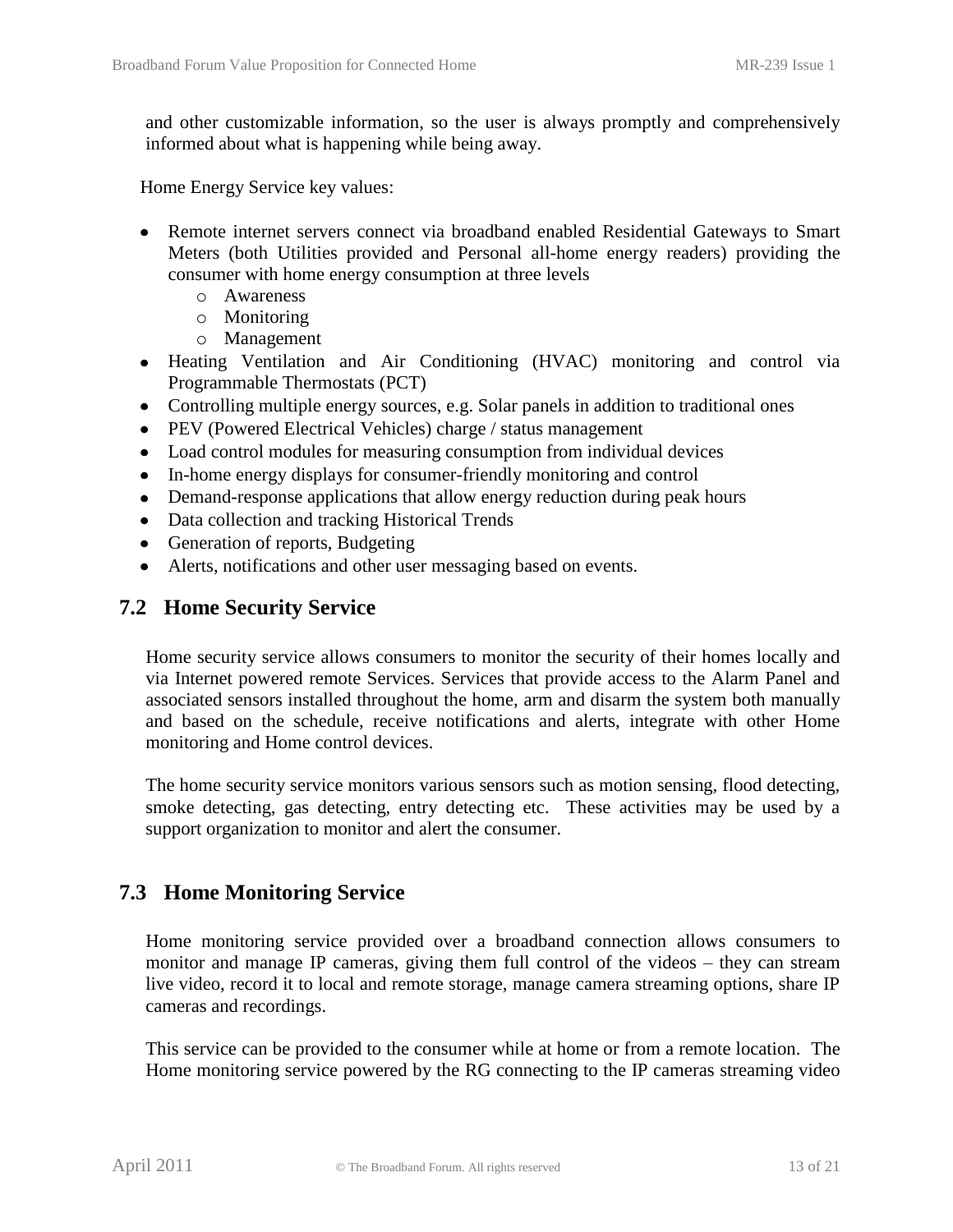to remote Internet servers allow functions such as playback, searching, tagging, motion sensed recording and saving recordings to the server.

Additionally the consumer may schedule recordings, receive notifications about events, manage various conditions such as "Home", "Away" etc. This service gives the end user the ability to feel secure about their home when they are on vacation, at work, or anywhere else.

### <span id="page-13-0"></span>**7.4 Home Control Service**

Home control service allows consumers to control lights, appliances, HVAC systems & thermostats, motion detectors, access contacts (such as door and window sensors), powered shades and blinds, door locks, lights, appliances, thermostats, and a variety of other home devices compatible with a variety of supported standards that are not interoperable. Home automation controls were once limited to at-home use and the high end of the market. The next generation home automation is powered by a broadband based service that allows home automation to enter the mainstream market and to be used both at home and on the go.

Home control services allow the user to customize their home automation by creating scenes (controlling many devices). Home Control services may utilize, event based and timer based services to invoke control actions on multiple devices such as turning off power, adjusting lighting, run scenes based on time of day, motion detection and other events.

#### <span id="page-13-1"></span>**7.5 Media Management Service**

The media management service allows consumer to organize access locally and over the broadband connection, manage, playback, backup and share various types of media files through DLNA and other rendering services over multi-displays in a seamless and friendly way within their Connected Home experience.

#### <span id="page-13-2"></span>**7.6 Home Health Service**

Home health, also referred as TeleHealth, is a fast-emerging market offering: letting patients remain home, having patients and clinicians work together to achieve best outcomes. The patient may be viewed remotely over a broadband connection by a physician or a family member. The service will allow tracking of health status as well as enabling social networking and ability to setup individual preferences for variety of managed devices. An example of a Home Health user interface is depicted in [Figure 6.](#page-14-0)

Home health service key values

- Independent living: remote support for elderly people;
- Wellness monitoring: health condition tracking and consumer interface;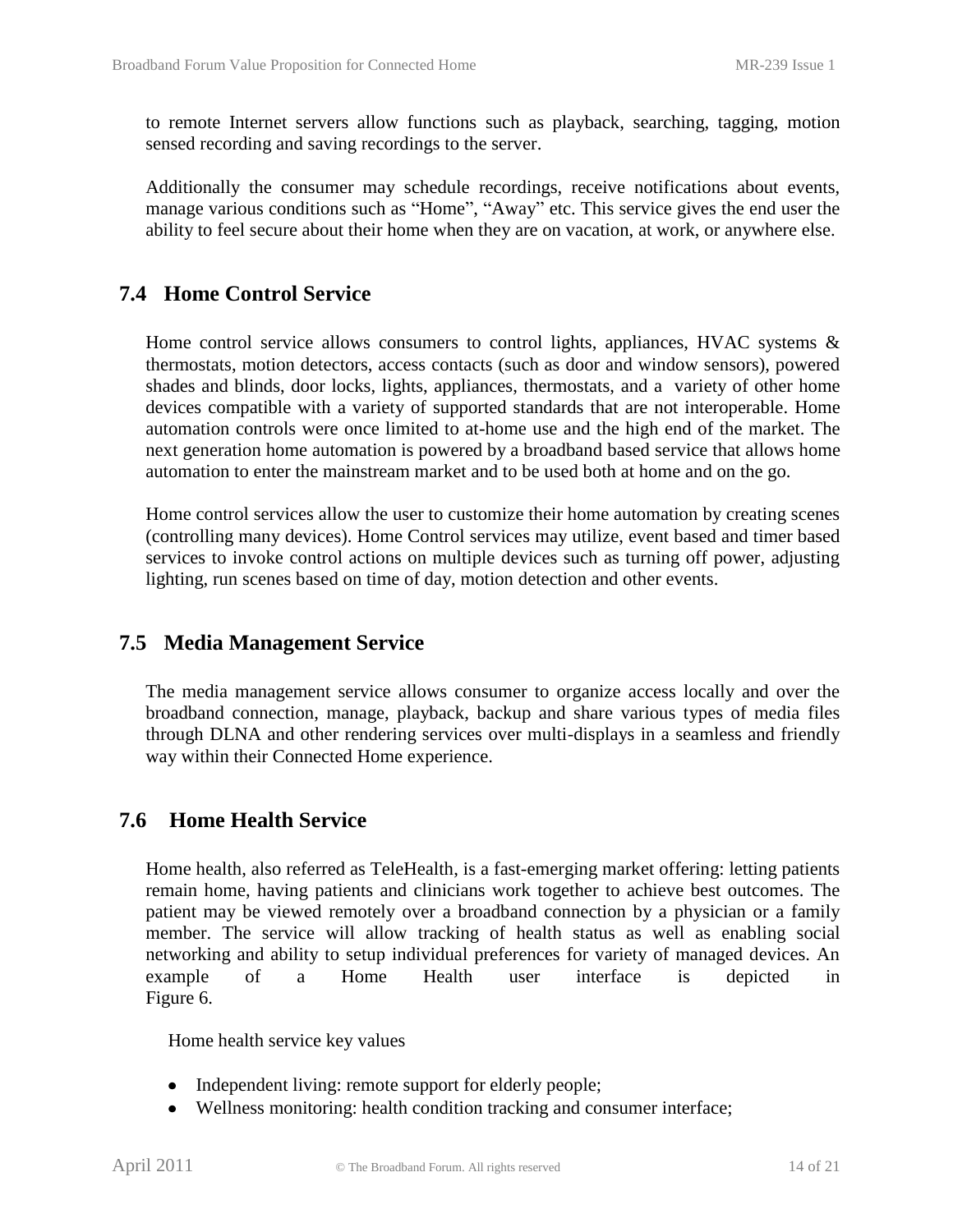- Connecting health devices to the consumer's home network;
- Emergency support: alerts and notification upon alarming events;
- Recommendations based on collected health data;
- Trend analysis based on collected health data;
- Family portal to allowing remote support from family and caregivers;
- Proactive notifications and recommendations to consumer.

| Pillbox, today at 11:23 AM | Blood pressure medication dispensed. |                 |                          |
|----------------------------|--------------------------------------|-----------------|--------------------------|
| <b>Blood pressure</b>      | <b>Blood glucose</b>                 | Weight          | u<br><b>Current mood</b> |
| Elevated                   | <b>Normal</b>                        | <b>Normal</b>   | Great                    |
| 132/87                     | 89 mg/dl                             | <b>126 lbs</b>  |                          |
| Last reading:              | Last reading:                        | Last reading:   | Last change:             |
| <b>Today, 11:19 AM</b>     | Today, 11:03 AM                      | Today, 10:32 AM | Today, 9:56 AM           |
| View log                   | View log                             | View log        | Set mood                 |

<span id="page-14-0"></span>**Figure 6 Home Health User Interface Example**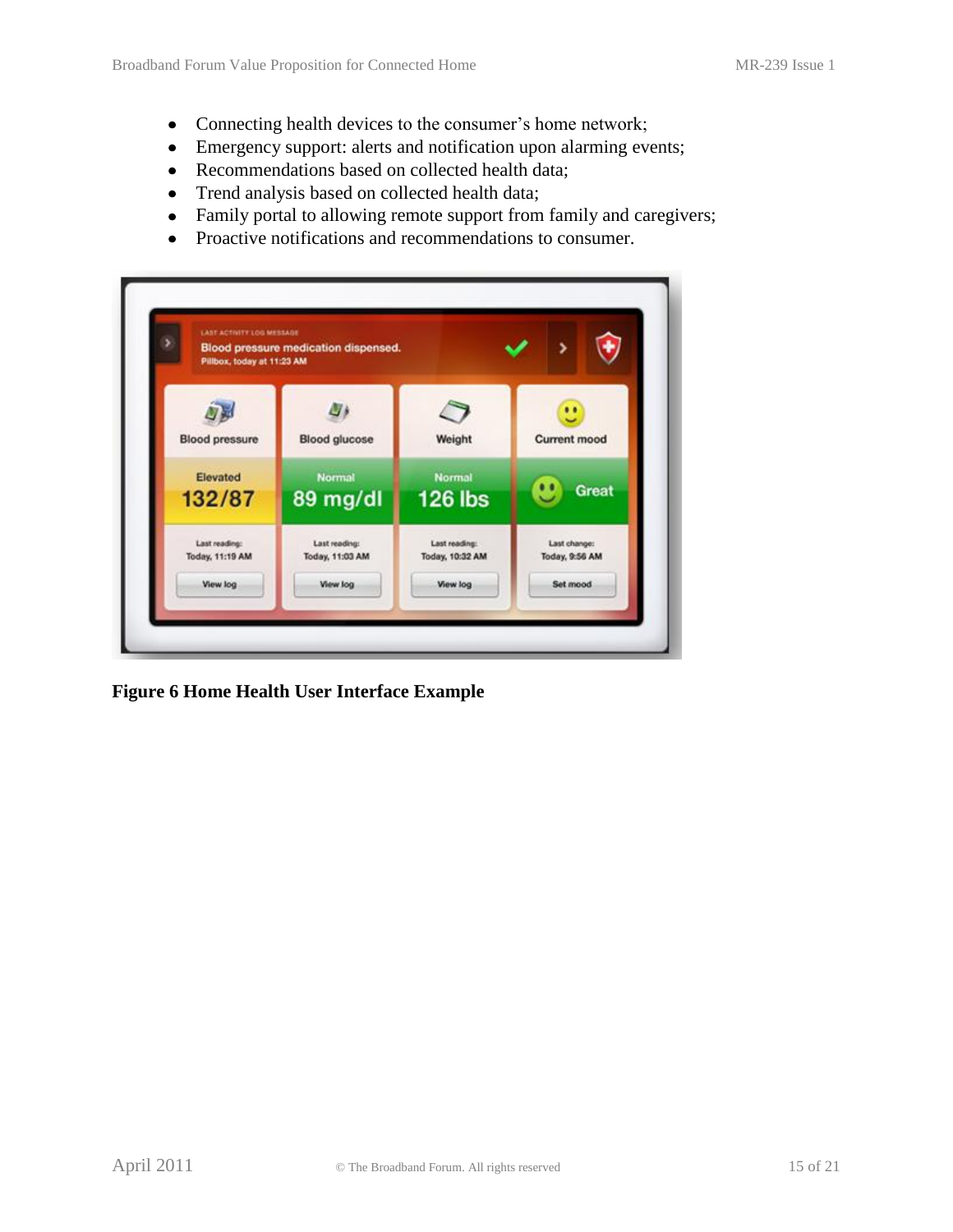## <span id="page-15-0"></span>**8 Managed Devices**

Managed services typically require managed devices that are installed at the customer premises and operate as essential service enablers. Manageability of such devices is critical for provisioning, lowering Total Cost of Ownership (TCO) and efficient problem resolution, including proactive approach. Managed services are critical to enhanced consumer experience and improved perception of Connected Home Services

Broadband Service Providers provide a unique central point for managing all devices within the home, in order to troubleshoot problems that may be connectivity or multiple device related. Management through the Broadband Forum's CWMP protocol (TR-069 [\[2\]\)](#page-19-2) provides a secure connection based on web services to managed devices.

Remote Management provides an instant, deterministic value added service to access devices to provide provisioning, reboot, reset, upgrade, monitoring, statistics collection, and configuration without human intervention.

All devices that are associated with a service would benefit from a remote management service. Broadband Residential Gateways can be enabled to support management extensions to non-IP devices.

To provide an easy consumer installation, managed devices usually come in a starter kit to provide seamless installation and user guide to the devices:

- Basic starter kit makes service installation quick and user-friendly
- Additional devices can be sold via retail or web store as "compliant" supplements
- Service providers and/or their Integrators might establish certification program to qualify more devices for the portfolio to increase revenue and avoid field issues.

## <span id="page-15-1"></span>**9 Broadband Forum Work**

The Broadband Forum has developed many fundamental standards for end-to-end management.

Broadband Forum's CPE WAN Management Protocol (CWMP), more commonly referred to as TR-069, is the main management tool behind the enabling of new services and remote management of CPE including Residential Gateways and other Connected Home devices.

Recent updates in remote management through CWMP provide an essential building block for launching new services with the software modular management capability. This capability provides a mechanism for service providers to download new services on existing and new managed devices.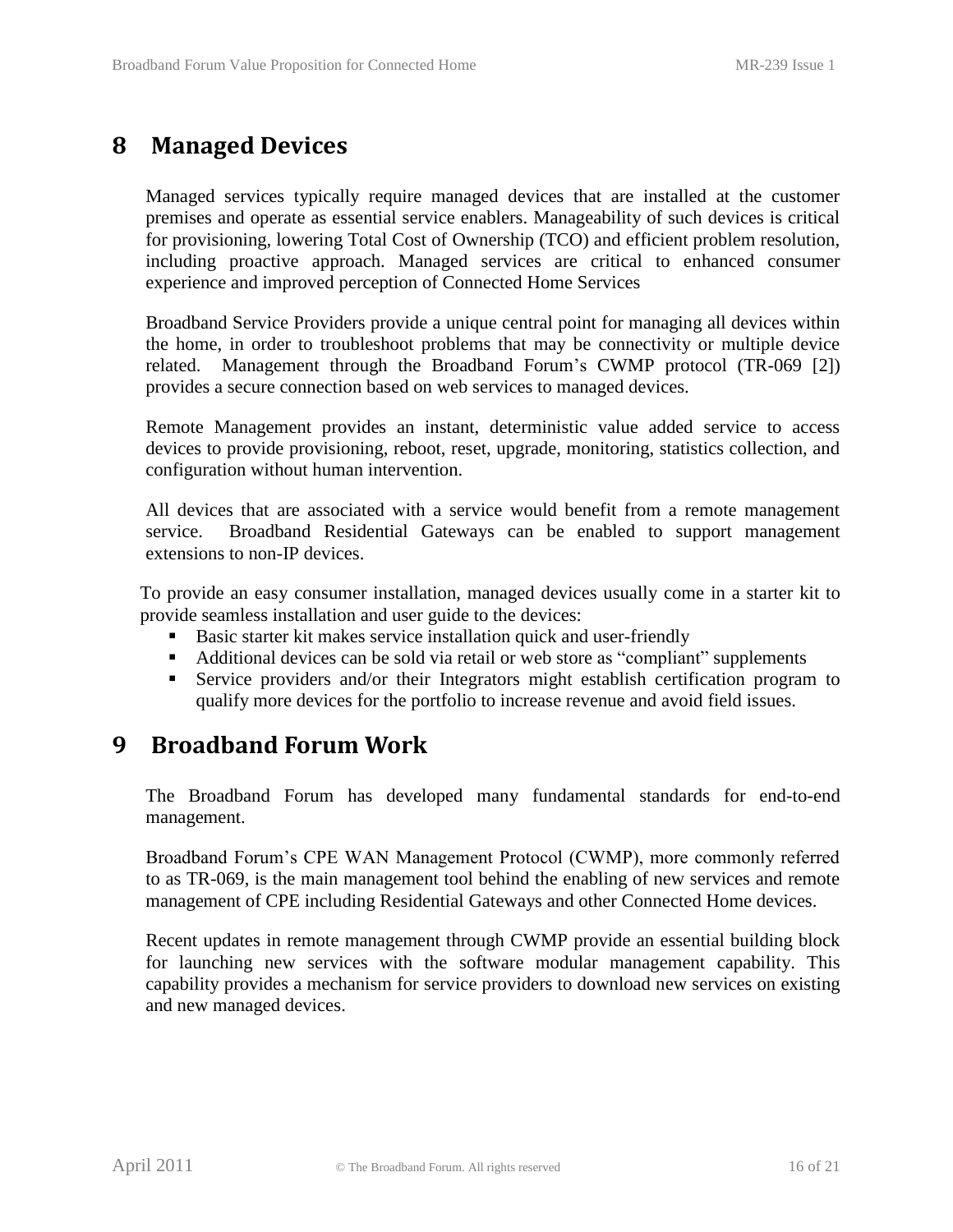In addition to TR-069 the Broadband Forum released the following:

#### **ACS Northbound Interface Requirements:**

- Deployment of new value-added services implies integration with other Service Provider hosted systems
- Covers high-level requirements for northbound integration with OSS / Order Management Systems (OMS) / Customer Relationships Management (CRM) Systems.

Currently there are multiple projects in progress that are intended to expand support for the value proposition for the Connected Home. They include the following:

#### **TR-069 protocol updates:**

- Management of non-TR-069 devices is work in progress to insure the concept of TR-069 management beyond the CPE that allows a "proxy"-style management of IP and non-IP non-TR-069 devices residing at the customer premises has a complete solution set.
- Future extensions for managing a variety of interfaces and new devices found in the Connected Home.

#### **MR-204,** *Energy Efficiency, Dematerialization And The Role Of The Broadband Forum***:**

This white paper established the Broadband Forum's role in energy efficiency and energy reduction for the Connected Home. In particular, MR-204 [\[1\]](#page-19-3) covers remote management of CPE and devices in the home, outlines cascaded energy management via new proxy management capabilities and describes new works to transition the behavior of broadband from "always on" to "always available."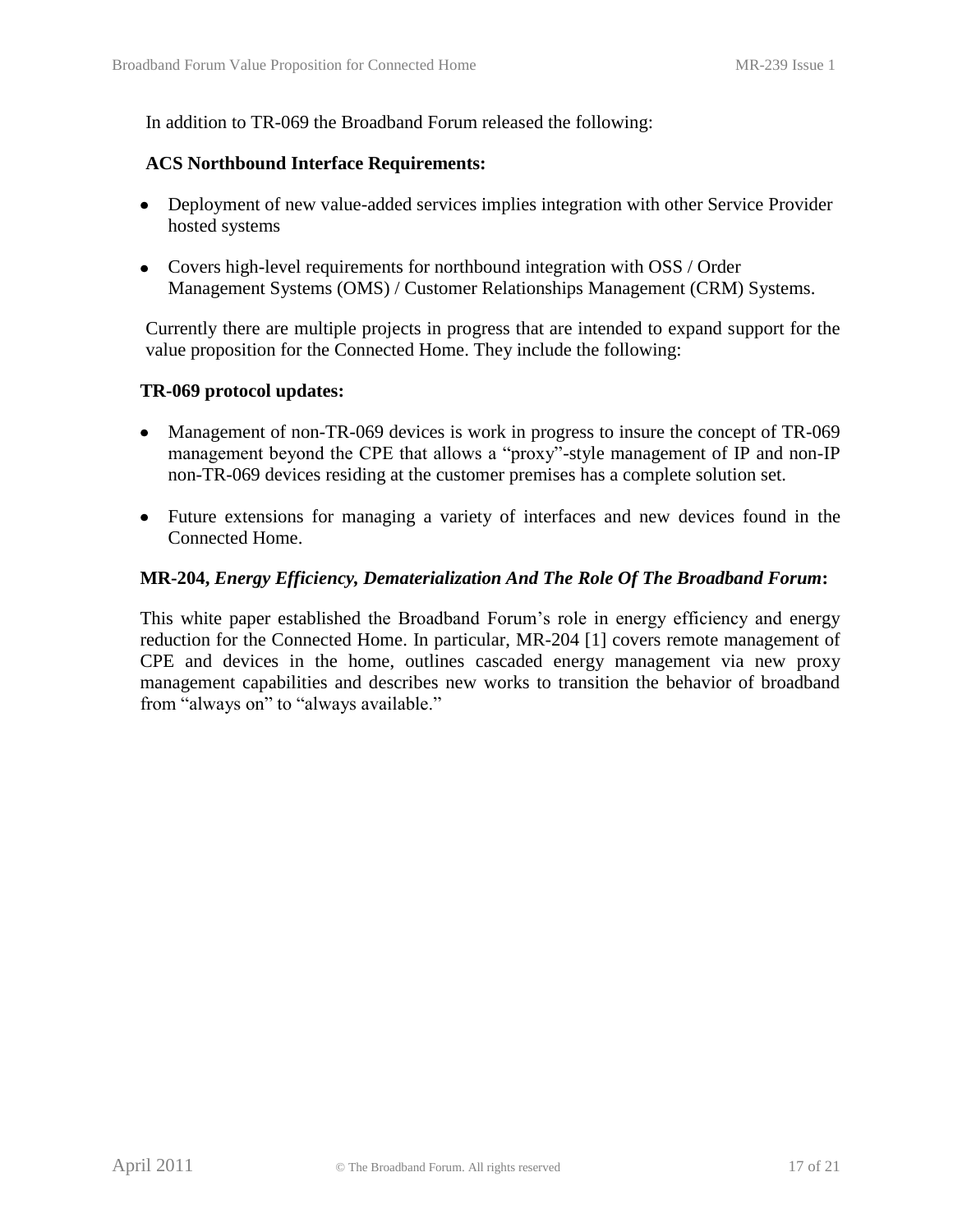## <span id="page-17-0"></span>**10 Conclusion**

In order to deploy value-added services for fast-emerging Connected Home market in efficient and profitable way it is imperative to have both services themselves and associated devices managed in a standards-based way. To protect the customer's privacy, permission may be required when subscribing to Connected Home services. Management access to the services and devices for providers and application access for consumers must be clearly demarcated.

The Broadband Forum has already created the foundation for such deployments via its world-leading TR-069 standard / CWMP protocol and TR-106 [\[3\]](#page-19-4) based data models and is actively pursuing new extensions of these standards for the Connected Home market and opportunities.

The combination of the CWMP family of standards mentioned in this document brings even more value than each of them individually. For example, combination of proxy-management and software management brings the complete solution for enabling and managing new services that involve installation of starter kit at the customer premises.

The Broadband Forum works in close cooperation with service providers and hardware, software, and core technology vendors to ensure timely releases of such standards for the benefit of its members.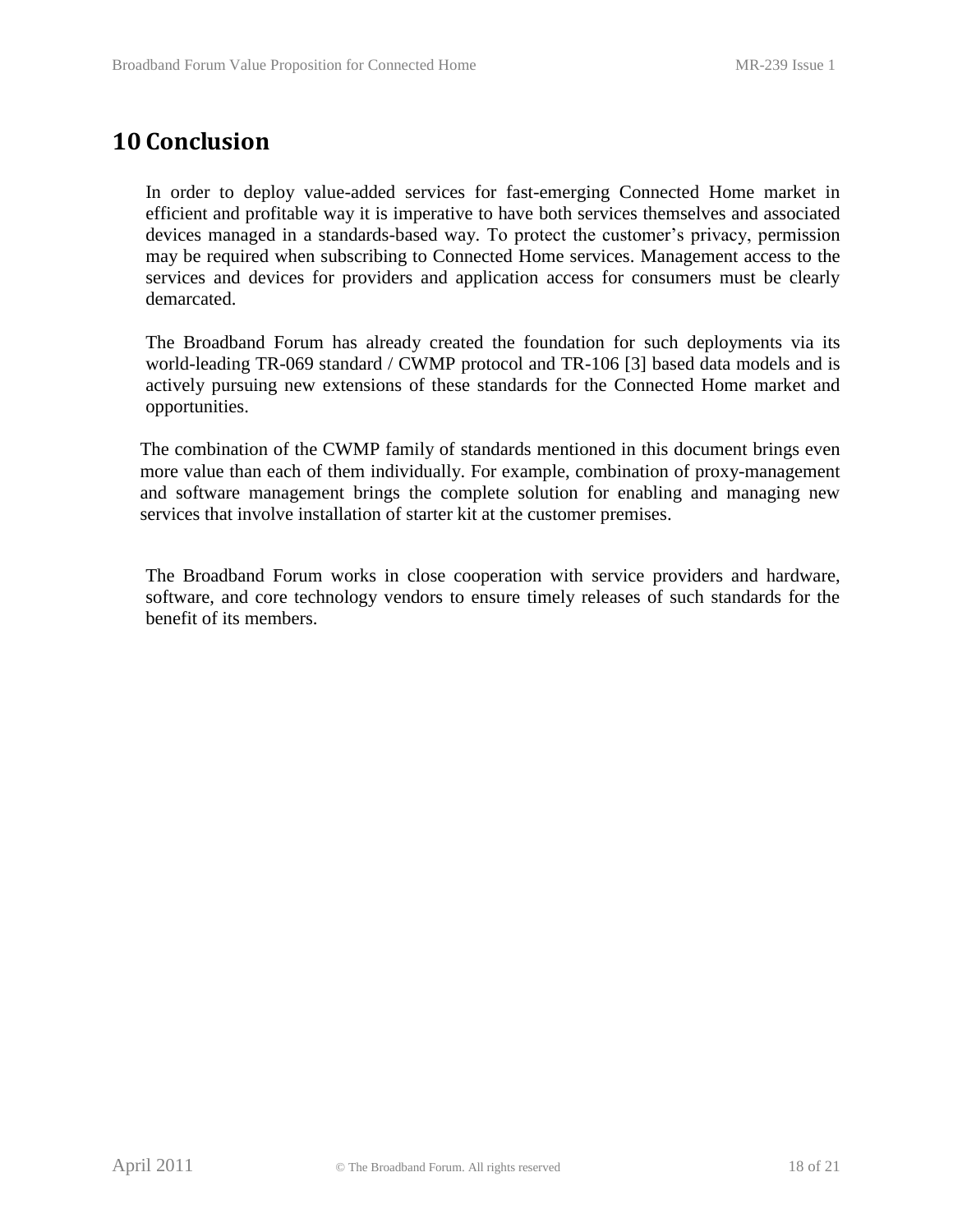## <span id="page-18-0"></span>**Definitions and Abbreviations**

| 3D          | <b>Three Dimensional</b>                 |
|-------------|------------------------------------------|
| <b>ACS</b>  | <b>Auto-Configuration Server</b>         |
| <b>ADSL</b> | Asymmetric Digital Subscriber Line       |
| AMI         | <b>Advanced Metering Infrastructure</b>  |
| <b>AMR</b>  | <b>Automatic Meter Reading</b>           |
| <b>BBF</b>  | <b>Broadband Forum</b>                   |
| <b>BSS</b>  | <b>Business Support System</b>           |
| <b>CAGR</b> | <b>Compound Annual Growth Rate</b>       |
| <b>CPE</b>  | <b>Customer Premises Equipment</b>       |
| <b>CWMP</b> | <b>CPE Management Protocol</b>           |
| <b>CRM</b>  | <b>Customer Relationships Management</b> |
| <b>DLNA</b> | <b>Digital Living Network Alliance</b>   |
| DR          | <b>Demand Response</b>                   |
| EE          | <b>Execution Environment</b>             |
| EM          | <b>Energy Management</b>                 |
| <b>HAN</b>  | <b>Home Access Network</b>               |
| HD          | <b>High Definition</b>                   |
| <b>HVAC</b> | Heating Ventilation and Air Conditioning |
| IP          | <b>Internet Protocol</b>                 |
| <b>IPTV</b> | <b>Internet Protocol Television</b>      |
| <b>ISP</b>  | <b>Internet Service Provider</b>         |
| <b>LAN</b>  | <b>Local Area Network</b>                |
| MD          | <b>Marketing Document</b>                |
| <b>OMS</b>  | <b>Order Management System</b>           |
| <b>OSS</b>  | <b>Operations Support System</b>         |
| <b>PEV</b>  | <b>Powered Electrical Vehicles</b>       |
| PCT         | Programmable Communicating Thermostat    |
| QoS         | <b>Quality of Service</b>                |
| <b>SP</b>   | <b>Service Provider</b>                  |
| <b>TCO</b>  | <b>Total Cost of Ownership</b>           |
| <b>TR</b>   | <b>Technical Report</b>                  |
| <b>UPnP</b> | Universal Plug-and-Play                  |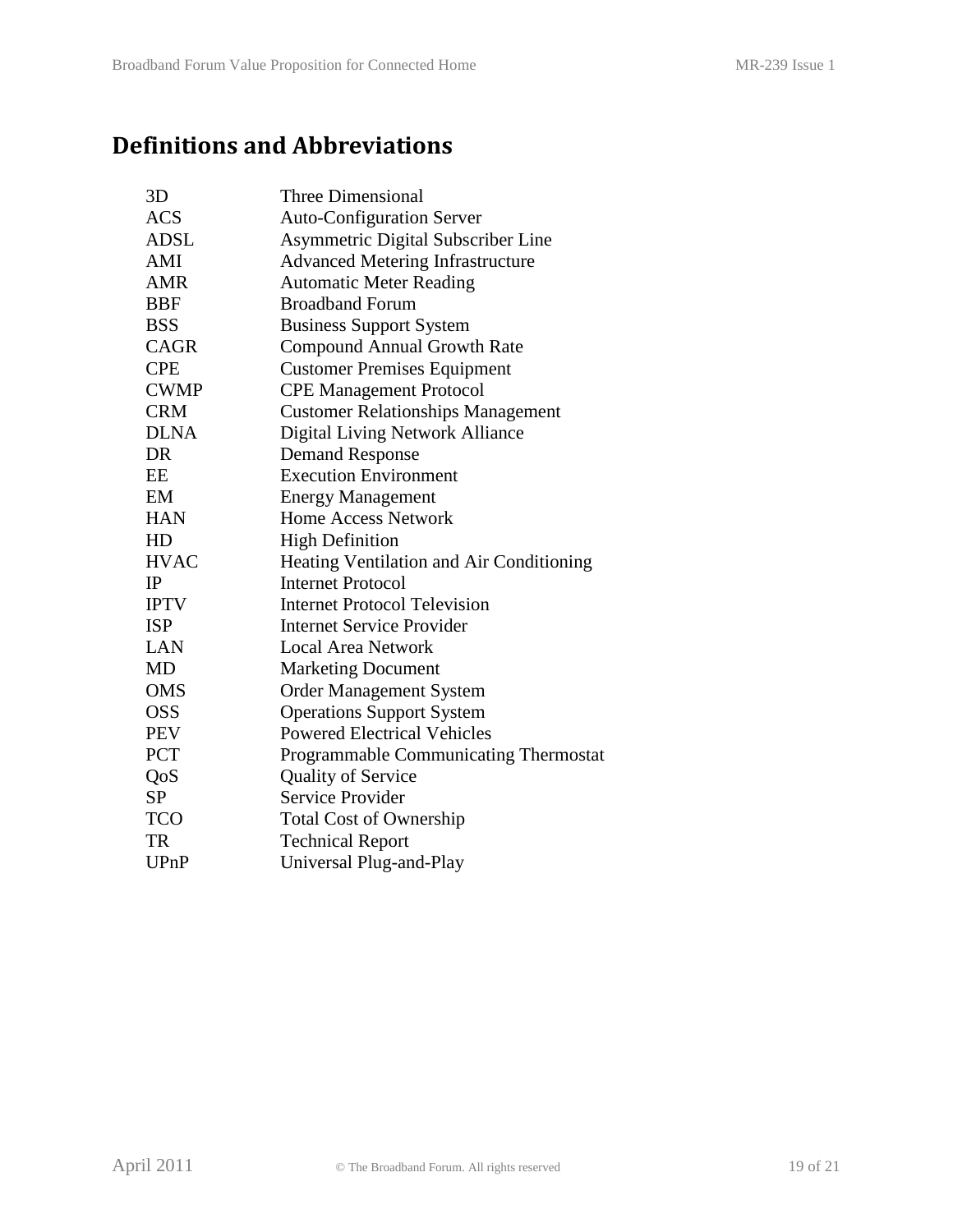## <span id="page-19-0"></span>**References**

The following references are of relevance to this Marketing Report. At the time of publication, the editions indicated were valid. All references are subject to revision; users of this Marketing Report are therefore encouraged to investigate the possibility of applying the most recent edition of the references listed below.

A list of currently valid Broadband Forum Marketing and Technical Reports is published at [www.broadband-forum.org](http://www.broadband-forum.org/)

<span id="page-19-4"></span><span id="page-19-3"></span><span id="page-19-2"></span><span id="page-19-1"></span>

| <b>Document</b>               | <b>Title</b>                                                            | <b>Source</b>          | Year |
|-------------------------------|-------------------------------------------------------------------------|------------------------|------|
| $[1] MR-204$                  | Energy Efficiency, Dematerialization<br>and the role of Broadband Forum | <b>Broadband Forum</b> | 2009 |
| $[2] TR-069$                  | <b>CPE WAN Management Protocol</b>                                      | <b>Broadband Forum</b> | 2010 |
| $[3] TR-106$                  | Data Model Template for TR-069-<br><b>Enabled Devices</b>               | <b>Broadband Forum</b> | 2010 |
| [4] Series Y,<br>Supplement 8 | Supplement on global ICT<br>fora/consortia survey                       | ITU-T                  | 2010 |